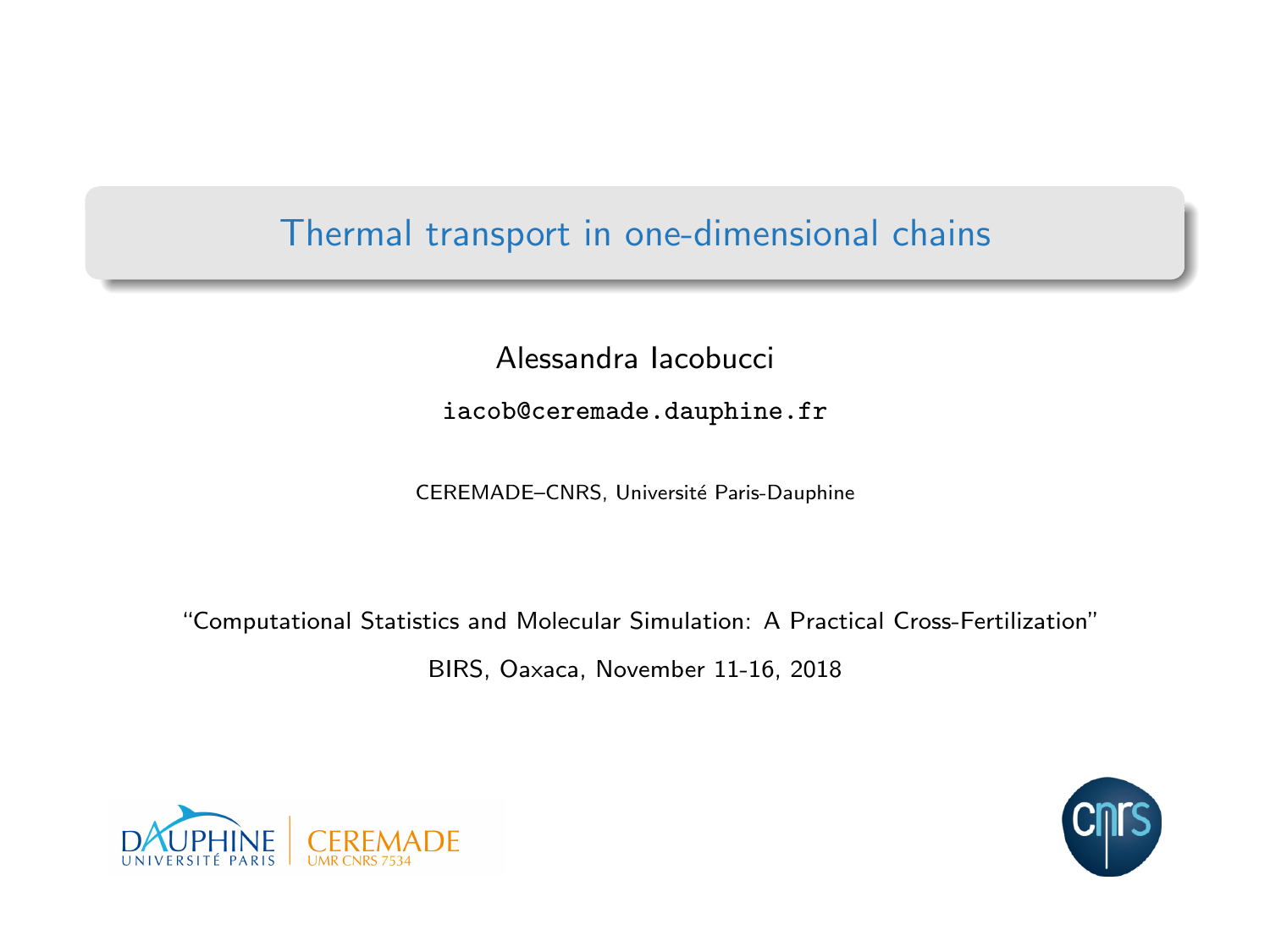#### <span id="page-1-0"></span>Transport phenomena

Transport phenomena are characterized by the general macroscopic relation

 $J = -\alpha \nabla \phi$ 

- $\nabla \phi$  : forcing acting on the system  $(\phi =$  temperature, electrical potential, concentration)
	- J : response of the system (current of energy, momentum, particle/mass)
	- $\alpha$  : transport coefficient (thermal conductivity, mobility, viscosity)

Remarks:

- 1. The presence of currents characterizes out-of-equilibrium systems.
- 2. For small  $|\nabla \phi|$ ,  $\alpha$  can be considered constant.
- 3. From now on  $\phi = T$  and dimension 1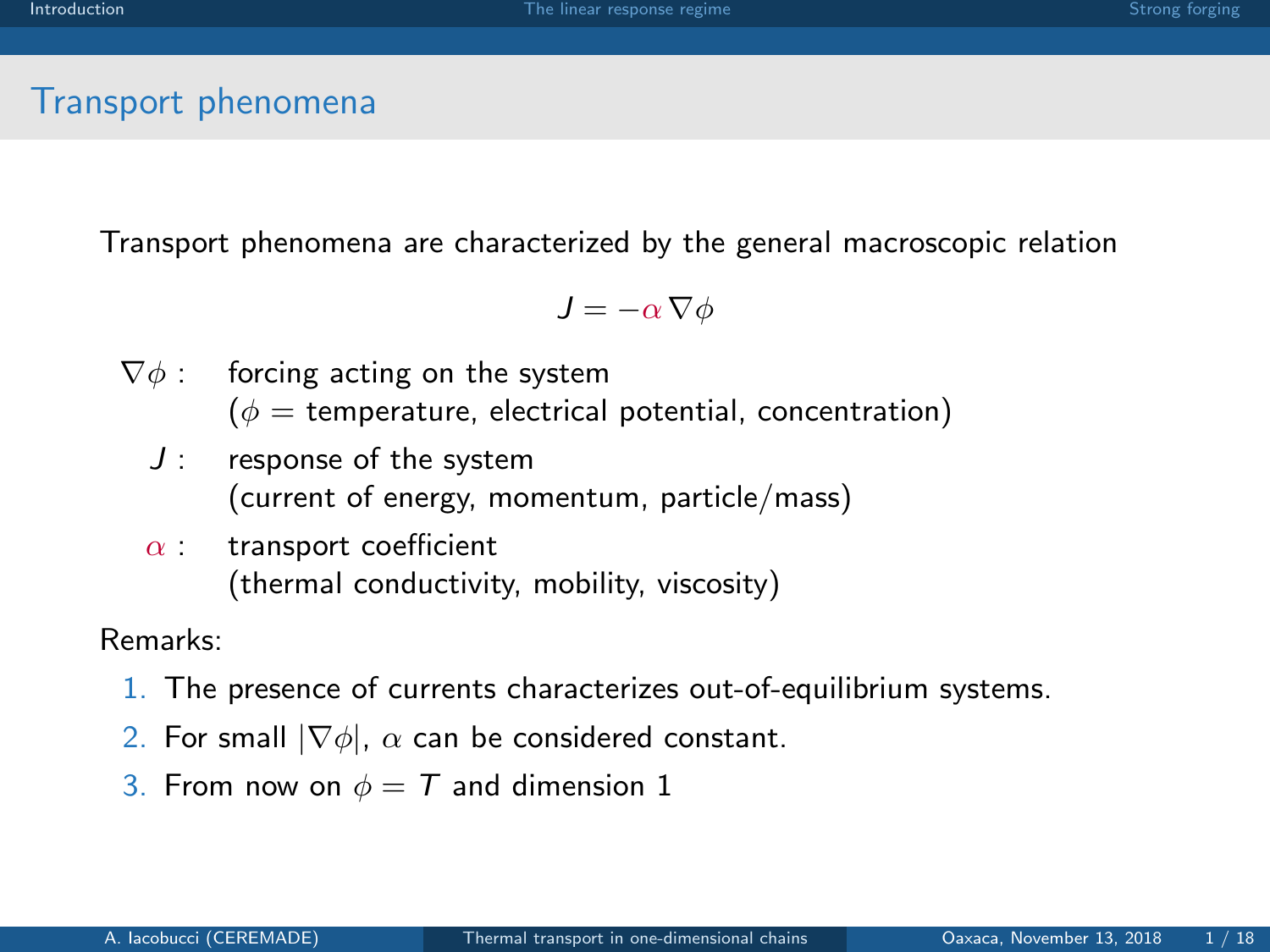## **Outline**

- Transport properties for small  $|\nabla T|$ 
	- the computation of the thermal conductivity in a  $1-D$  system, the example of the Toda chain
- Properties of a system far from equilibrium
	- the case of the forced rotor chain
- Macroscopic diffusion in the forced rotor chain (work in progress)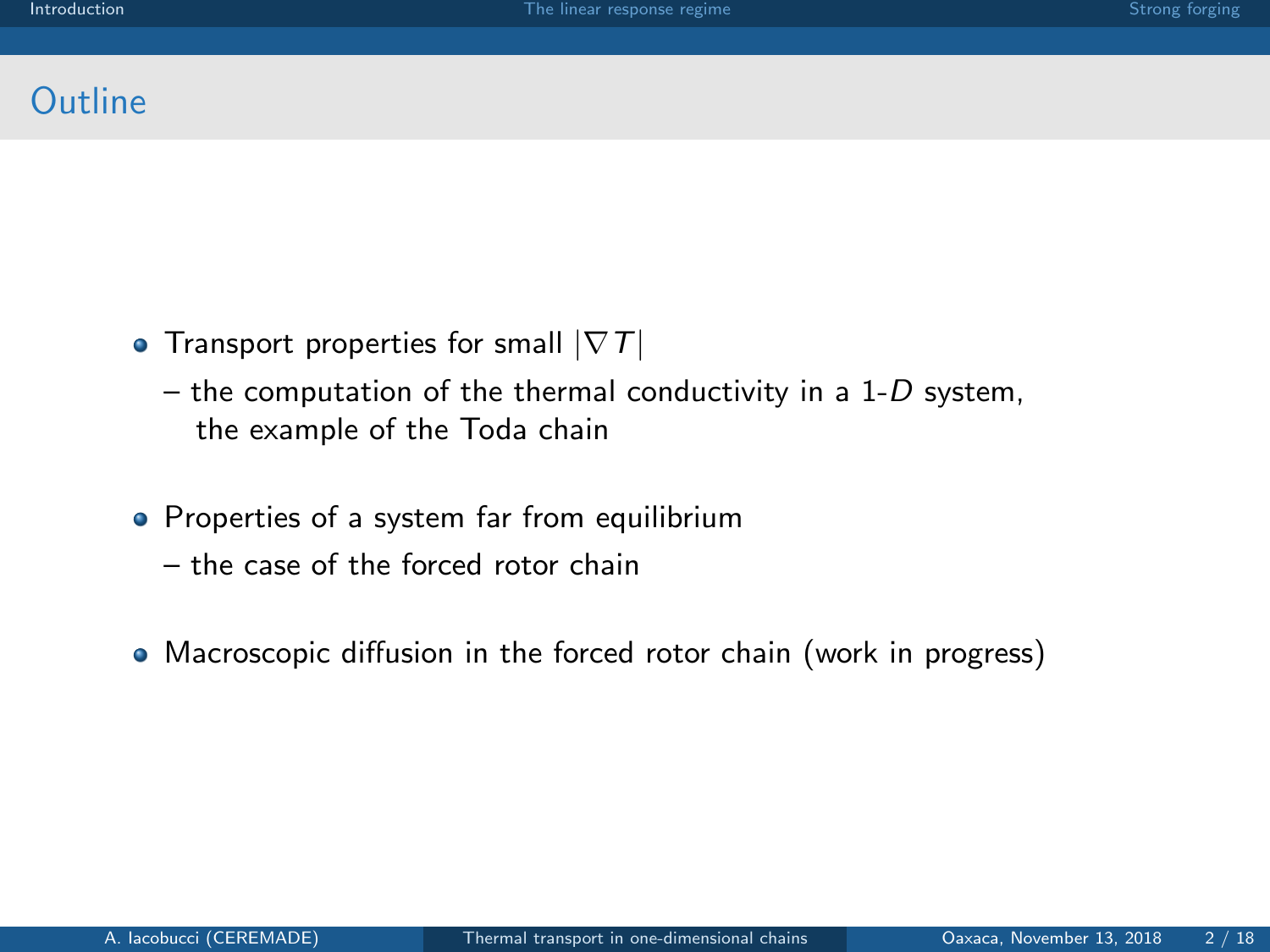Transport properties in the linear regime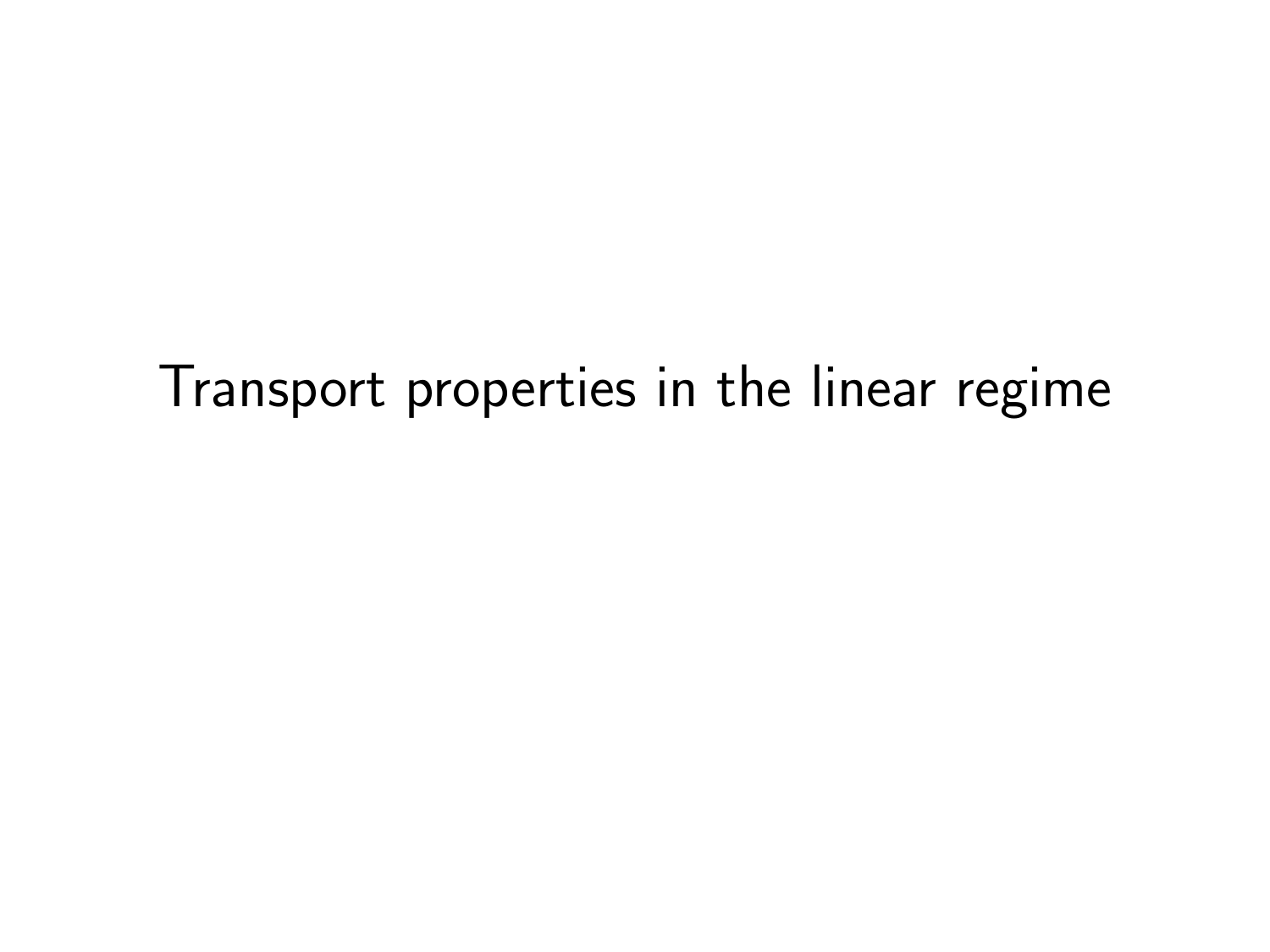### <span id="page-4-0"></span>Heat transport in one-dimension

Fourier's law

$$
\mathbf{J}(\mathbf{x},t) = -\kappa \nabla T(\mathbf{x},t) \quad \xrightarrow{1-D} \quad J_L = -\kappa_L \frac{\Delta T}{L}, \quad L = \text{sys. length}
$$

where  $k, \kappa_L$  are the thermal conductivities.

- Validity of Fourier's law :  $\lim_{L\to\infty} \lim_{\Delta T\to 0} \kappa_L = \kappa < \infty$
- Anomalous conductivity:  $\kappa_L \sim L^{\alpha}$ , with  $\alpha > 0$

Models: atom chains. Simple, but still complicated to study:

- issues with analytical approaches
	- nonlinear interactions
	- very degenerate noise
	- invariant measure unknown
- issues with numerical approaches
	- computational constraint (time step, finite comp. time, sys. size, . . . )
	- large relative error (large systems  $⇒$  small currents)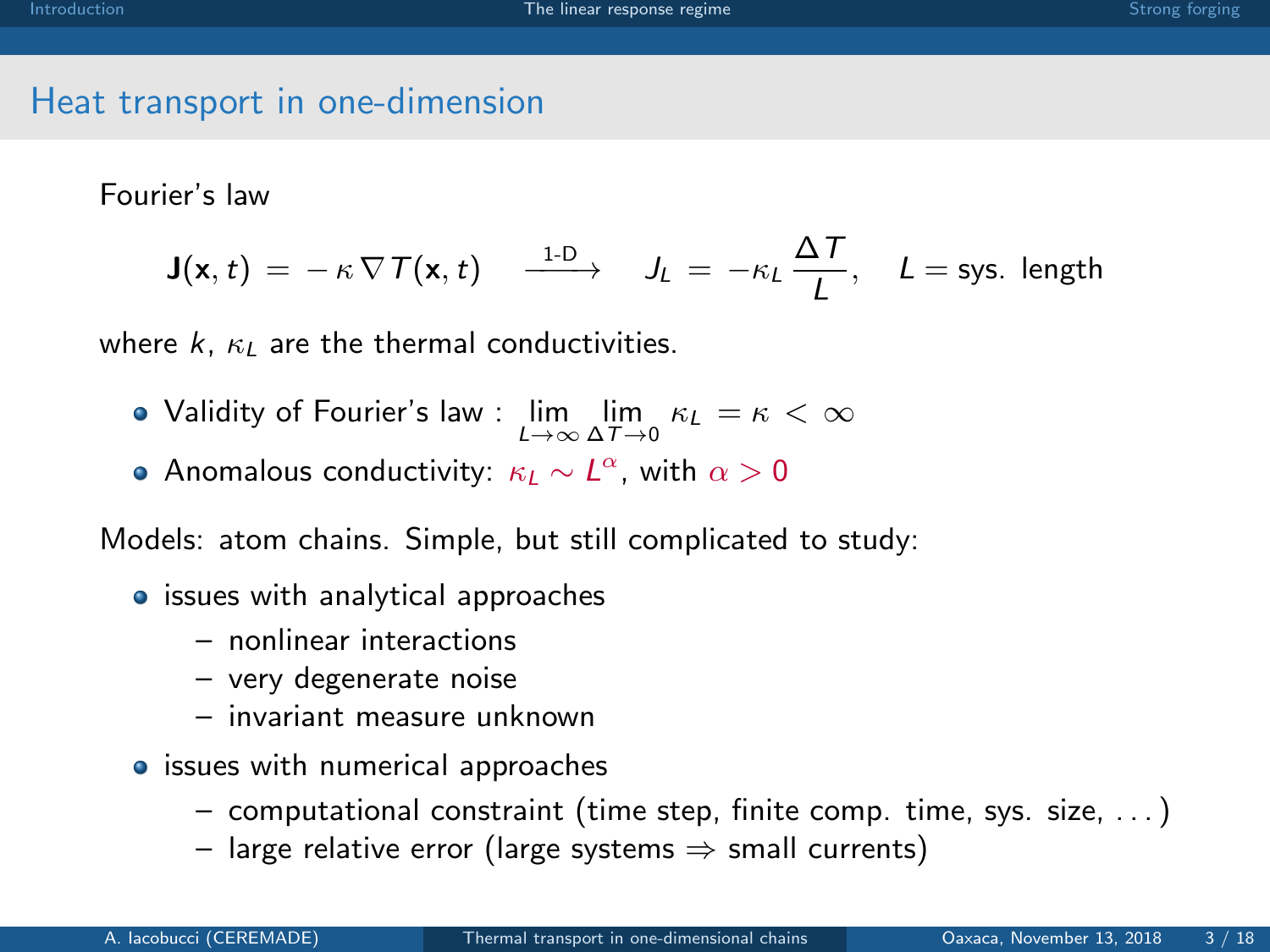#### Microscopic model



• 
$$
\{(q_i, p_i), i = 1, ..., N\} \in \mathbb{R}^{2N}
$$
,  $r_i = q_i - q_{i-1}$ 

- $\bullet$  unitary masses
- first particle attached to a wall  $(q_0 = 0, p_0 = 0)$ , free/fixed BC on the right-end

• 
$$
\mathcal{H} = \sum_{i=1}^{N} \frac{p_i^2}{2} + \sum_{i=1}^{N} U(q_i - q_{i-1})
$$
 where  $U(r)$  models the interaction

 $\bullet$   $T_L = T_R = T \Rightarrow$  equilibrium with  $\mu(\mathrm{d}q \mathrm{d}p) = e^{-\mathcal{H}/T} \mathrm{d}q \mathrm{d}p$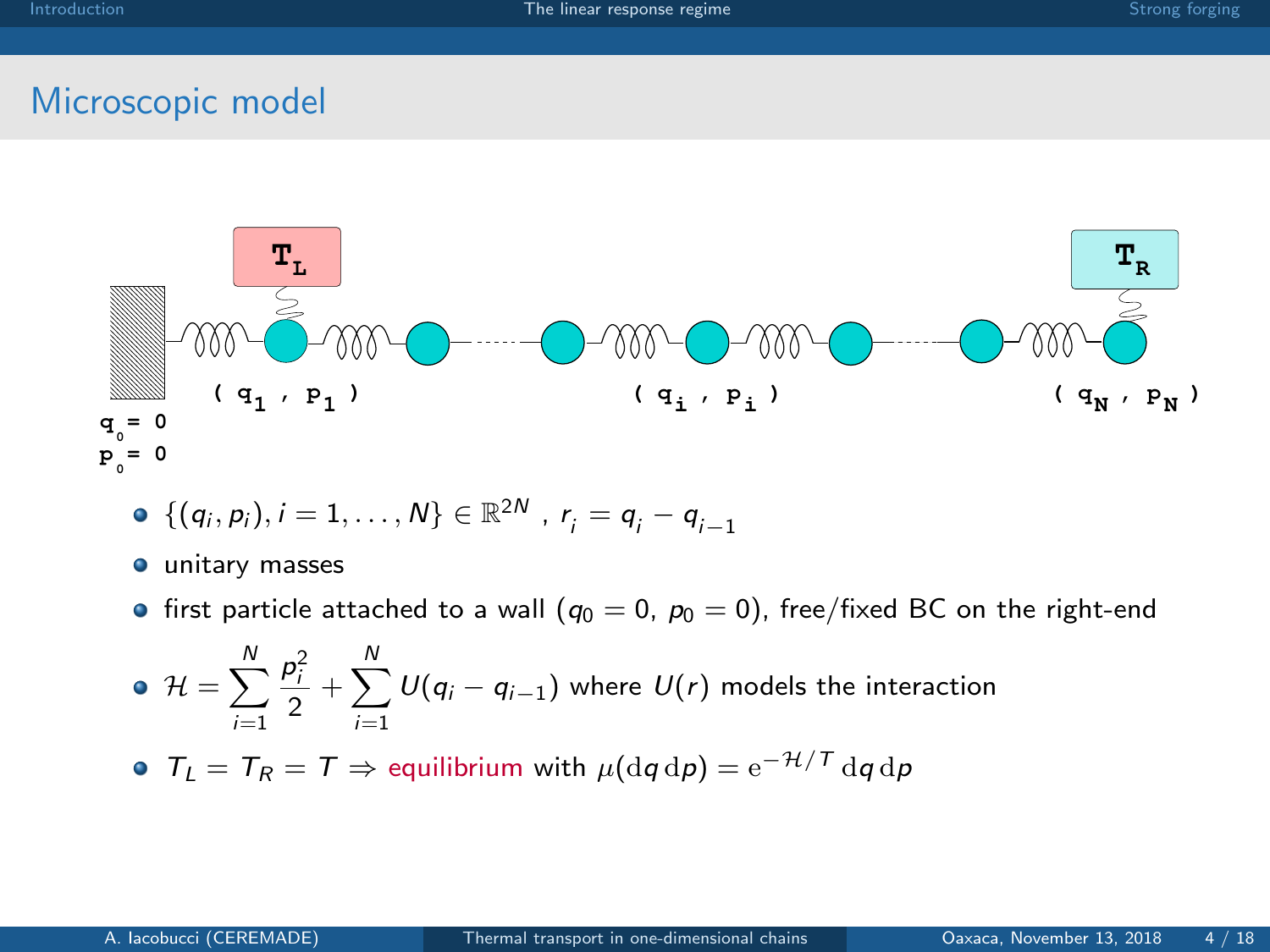#### The system dynamics

Hamiltonian dynamics in the bulk, Langevin dynamics at the boundaries

$$
\begin{cases}\ndq_i = p_i dt, \\
dp_i = \left( U'(q_{i+1} - q_i) - U'(q_i - q_{i-1}) \right) dt + \delta_{i,1} \left( -\xi p_1 dt + \sqrt{2\xi T_1} dW_{1,t} \right) + \\
\delta_{i,N} \left( -\xi p_N dt + \sqrt{2\xi T_R} dW_{N,t} \right), & \forall i \in [1,N].\n\end{cases}
$$

 $\rightarrow \xi > 0$  controls the coupling with the thermostats

 $\rightarrow$  Existence and uniqueness of the invariant measure can be proved for a certain class of  $U \in \mathsf{C}^{\infty}$   $^{(1)}$ 

 $(1)$ Carmona (2007), Rey-Bellet (2006).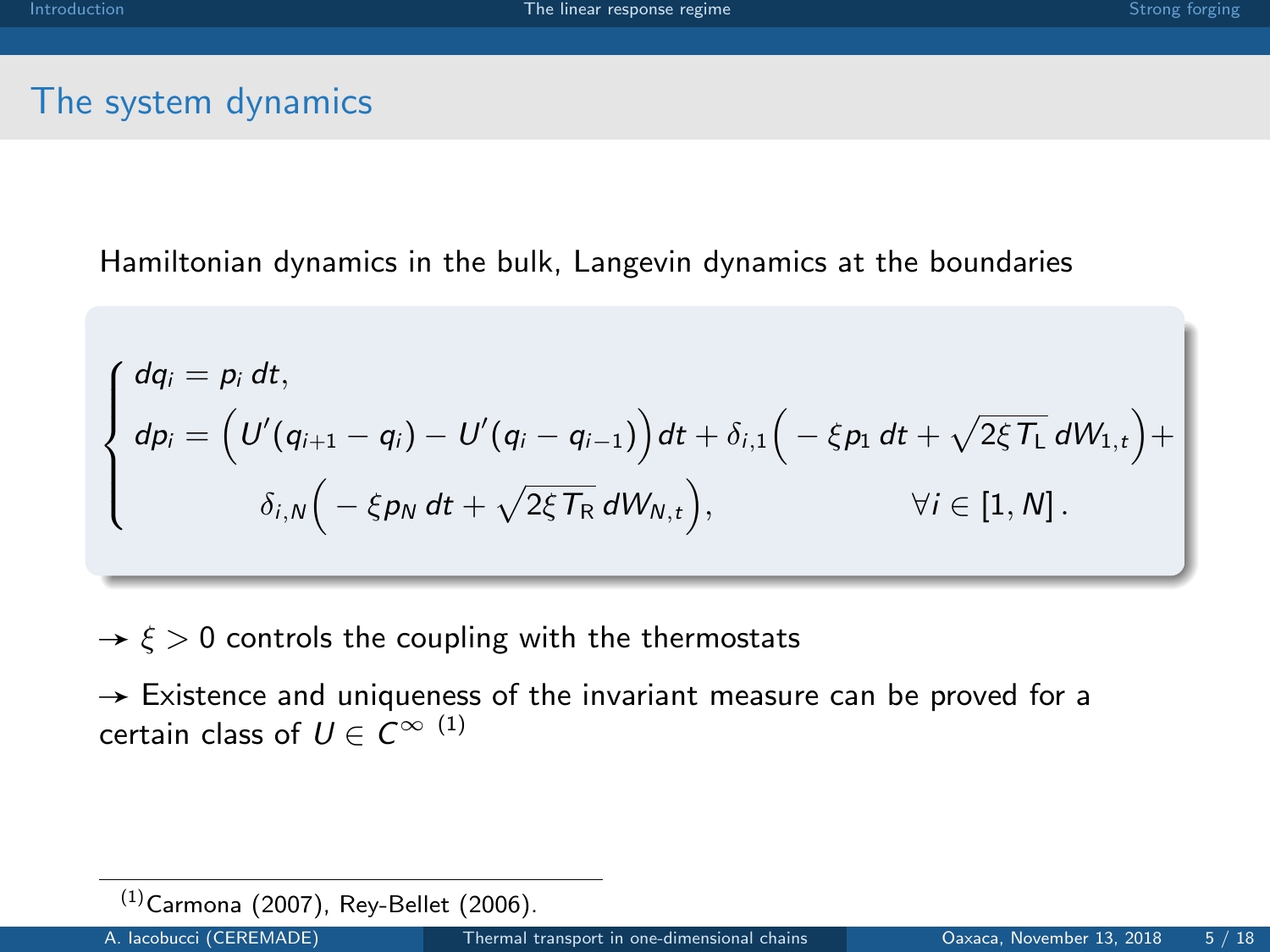Computation of transport coefficients : two main approaches

Denoting by  $J_N(q_t, p_t) = \sum_{i=1}^{N-1} j_i(q_t, p_t) / (N-1)$  the total average instantaneous current

Non-equilibrium computation for  $\Delta T \ll 1$  (linear response regime)

$$
\kappa_{N,\Delta T} = \frac{N}{\Delta T} \lim_{t \to +\infty} \frac{1}{t} \int_0^t J_N(q_s, p_s) \, \mathrm{d} s
$$

Equilibrium computation based on the Green-Kubo formula

$$
\kappa_{N,T}^{\text{GK}} = \frac{(N-1)^2}{T^2} \int_0^\infty \mathbb{E}_{\mu_T}\Big(J_N(q_0,p_0)J_N(q_t,p_t)\Big)dt, \qquad \mu_T \propto \mathrm{e}^{-\mathcal{H}/T}
$$

Both approaches are theoretically equivalent (if both  $\kappa_{N,\Delta\mathcal{T}}$  and  $\kappa_{N,\mathcal{T}}^{\text{GK}}$  are finite).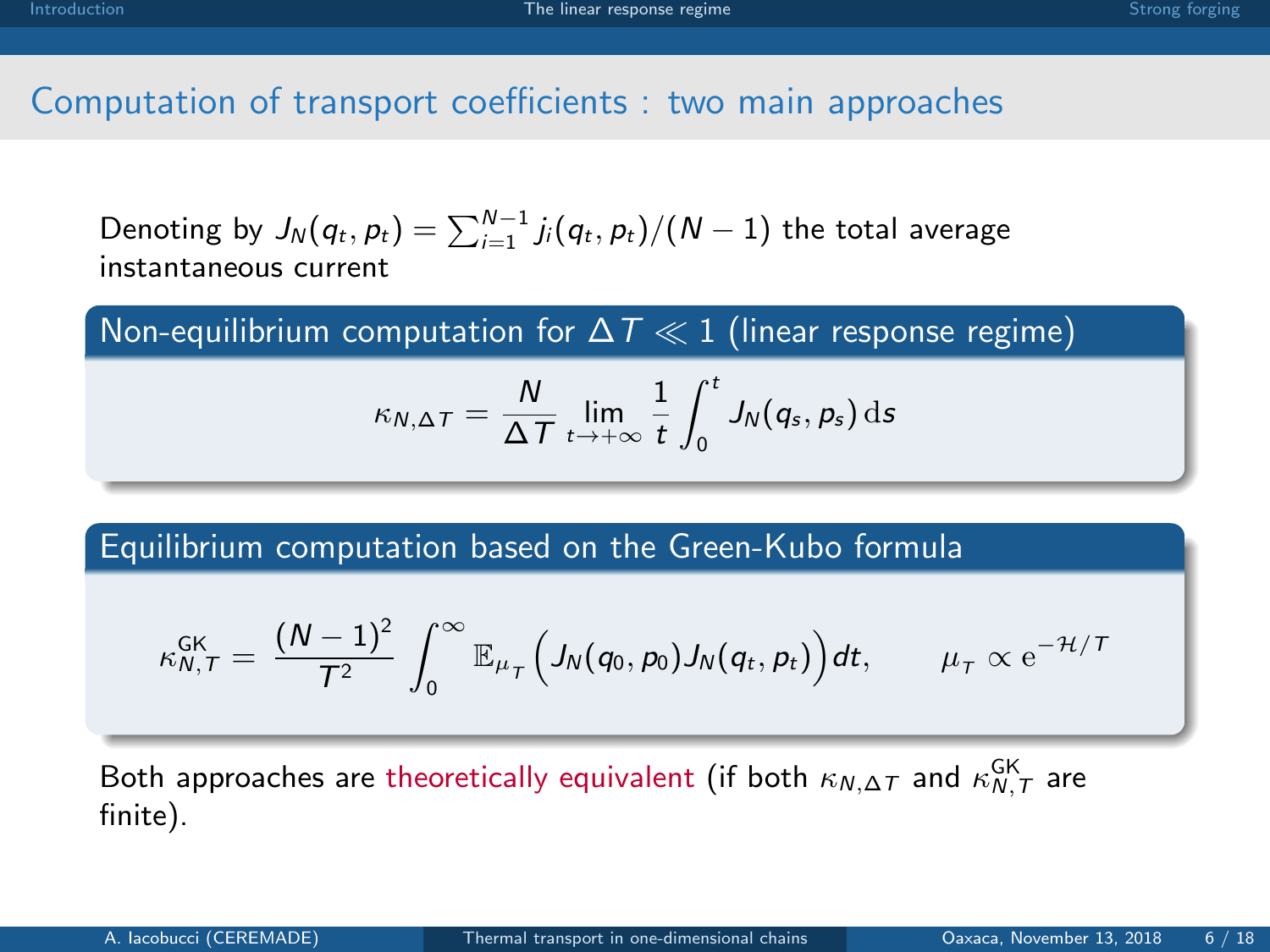# Computing  $\kappa_{N,\Delta T}$  (1/2)

- $\mathsf{Approximation} \colon (q^m, p^m) \approx (q_{m\Delta t}, p_{m\Delta t})$
- Integration scheme: analytic integration of the fluctuation-dissipation part  $+$  Strang splitting with Verlet scheme<sup>(2)</sup> for the Hamiltonian part
- $\bullet$  Currents computation at iteration  $m$  :  $(r_i = q_i - q_{i-1})$

energy on site  $i$  :

local energy conservation :

instantaneaous energy current :

total average instantaneous current :

$$
\varepsilon_{i} = \frac{p_{i}^{2}}{2} + \frac{1}{2} \Big( U(r_{i}) - U(r_{i+1}) \Big)
$$
  
\n
$$
\frac{d\varepsilon_{i}}{dt} = j_{i-1,i} - j_{i,i+1}
$$
  
\n
$$
j_{i,i+1} = -\frac{1}{2} (p_{i} + p_{i+1}) U'(r_{i+1})
$$
  
\n
$$
J_{N} = \frac{1}{N-1} \sum_{i=1}^{N-1} j_{i,i+1}
$$

(2) Verlet (1967)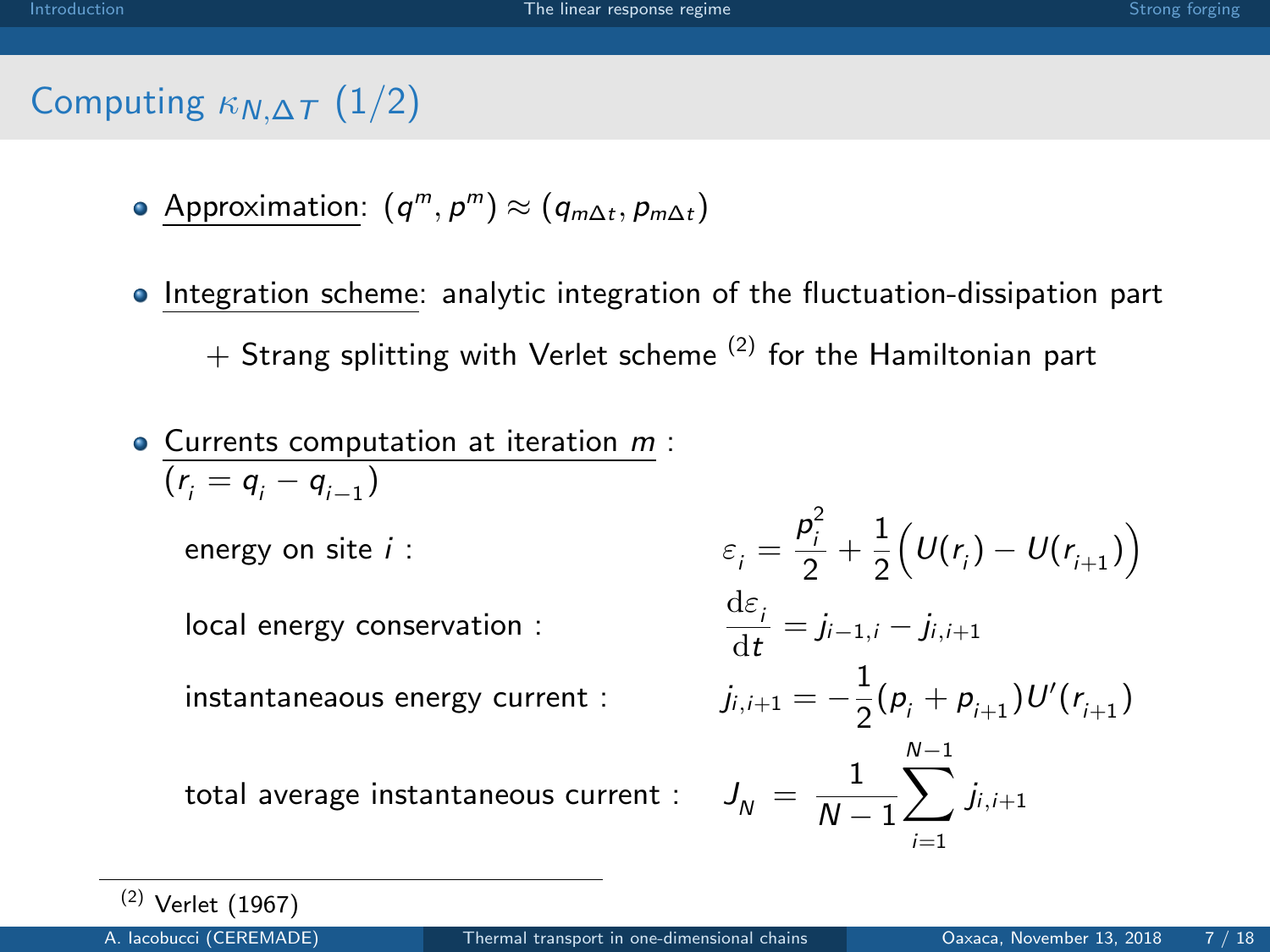Computing 
$$
\kappa_{N,\Delta T}
$$
 (2/2)

 $\bullet$  Thermal conductivity : Computed by empirical average on  $M$  iterations

$$
\widehat{\kappa}_{n,\Delta\mathcal{T}} = \frac{1}{\Delta\mathcal{T}}\left(\frac{1}{M+1}\sum_{0}^{M}J_N^m\right)
$$

Statistical error

$$
\kappa_{N,\Delta T} \simeq \kappa + \mathcal{O}\left(\frac{1}{\sqrt{(M\Delta t)}\,\Delta T}\right)
$$

This means that  $M\Delta t = \mathcal{O}((\Delta \,T)^{-2})$  and I have to keep  $\Delta \,T \ll 1$  to remain in the linear response regime. . .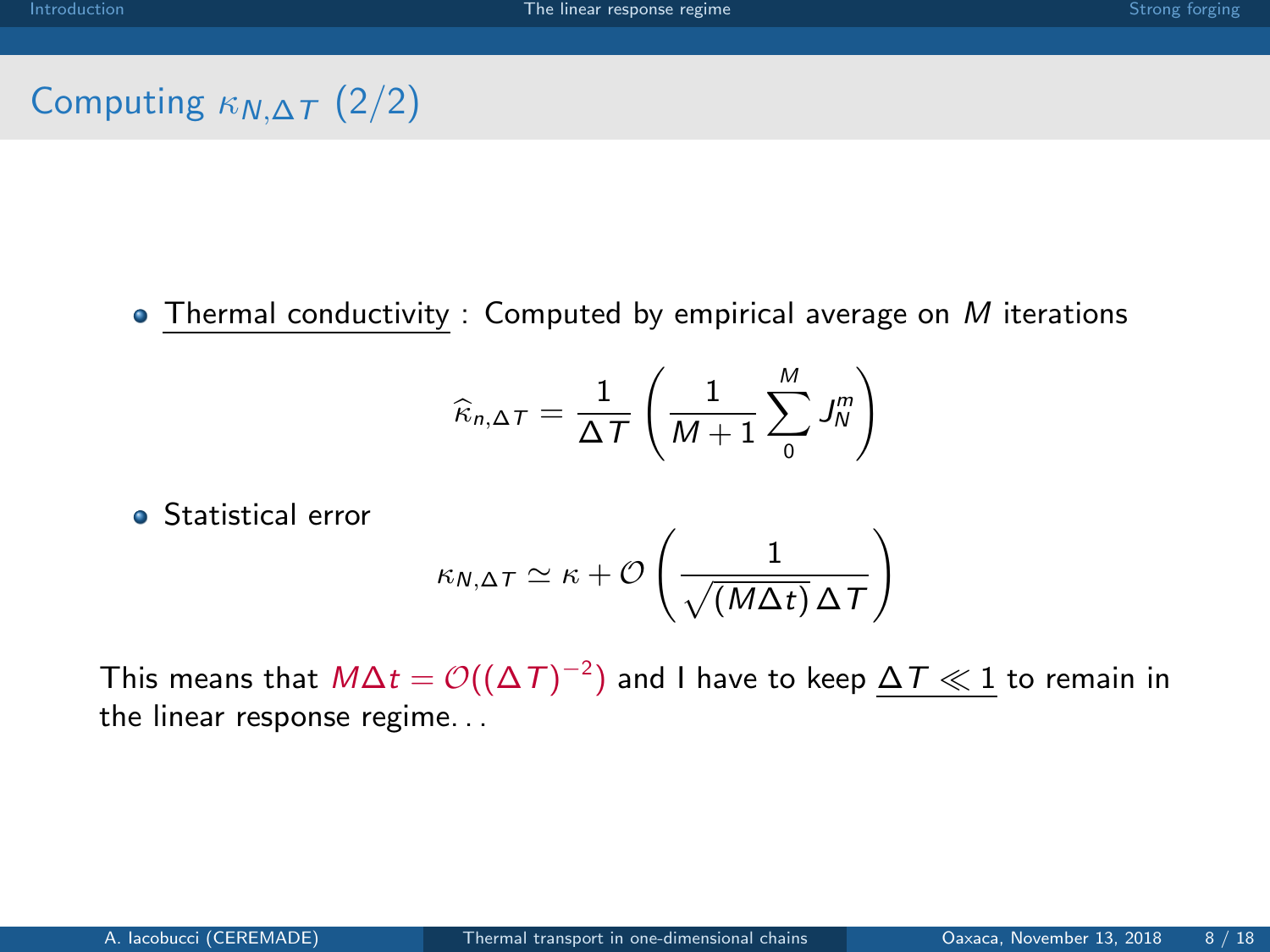## Example :  $\kappa_{N,\Delta T}$  for the Toda chain

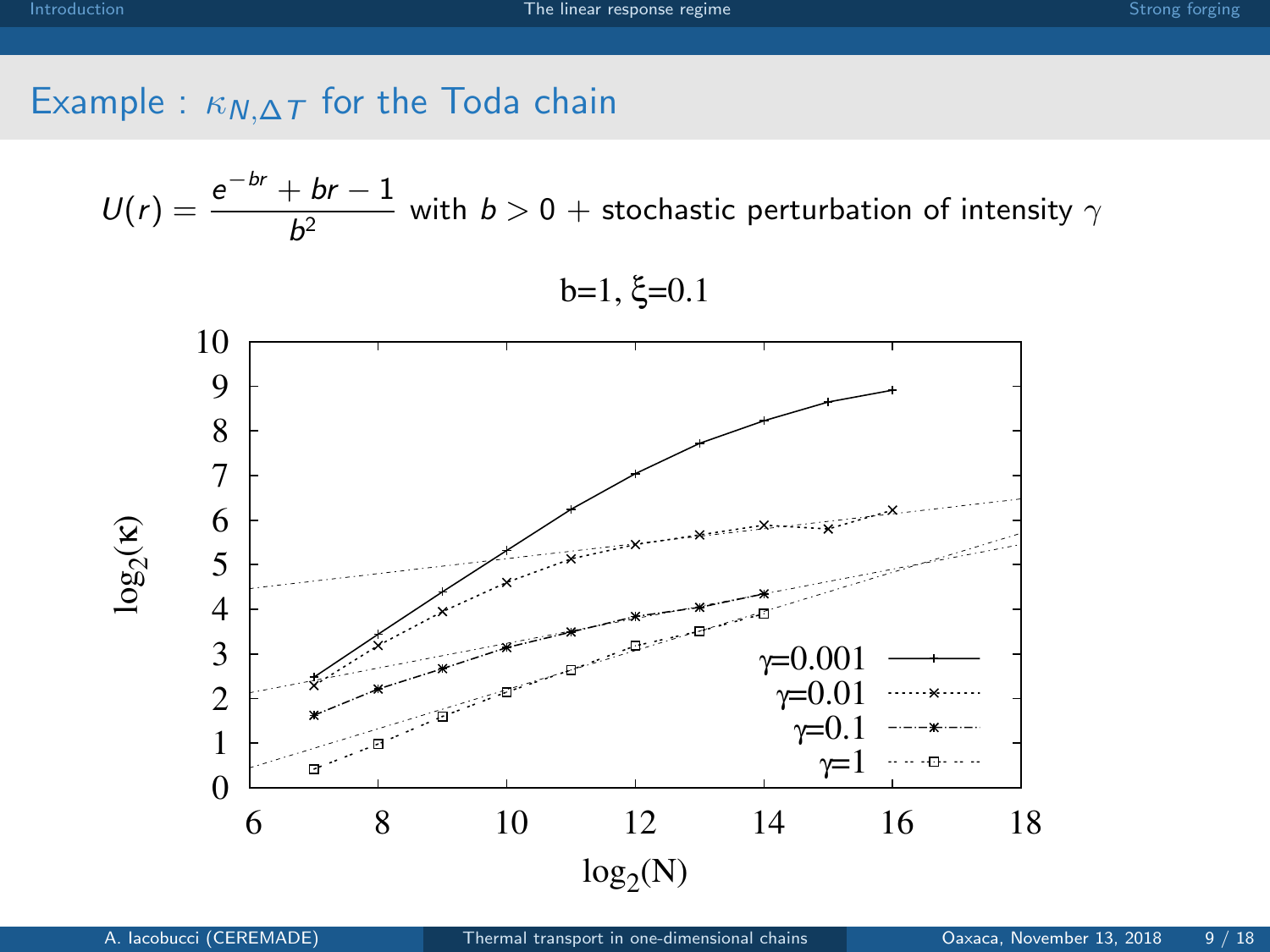# Out of the linear response regime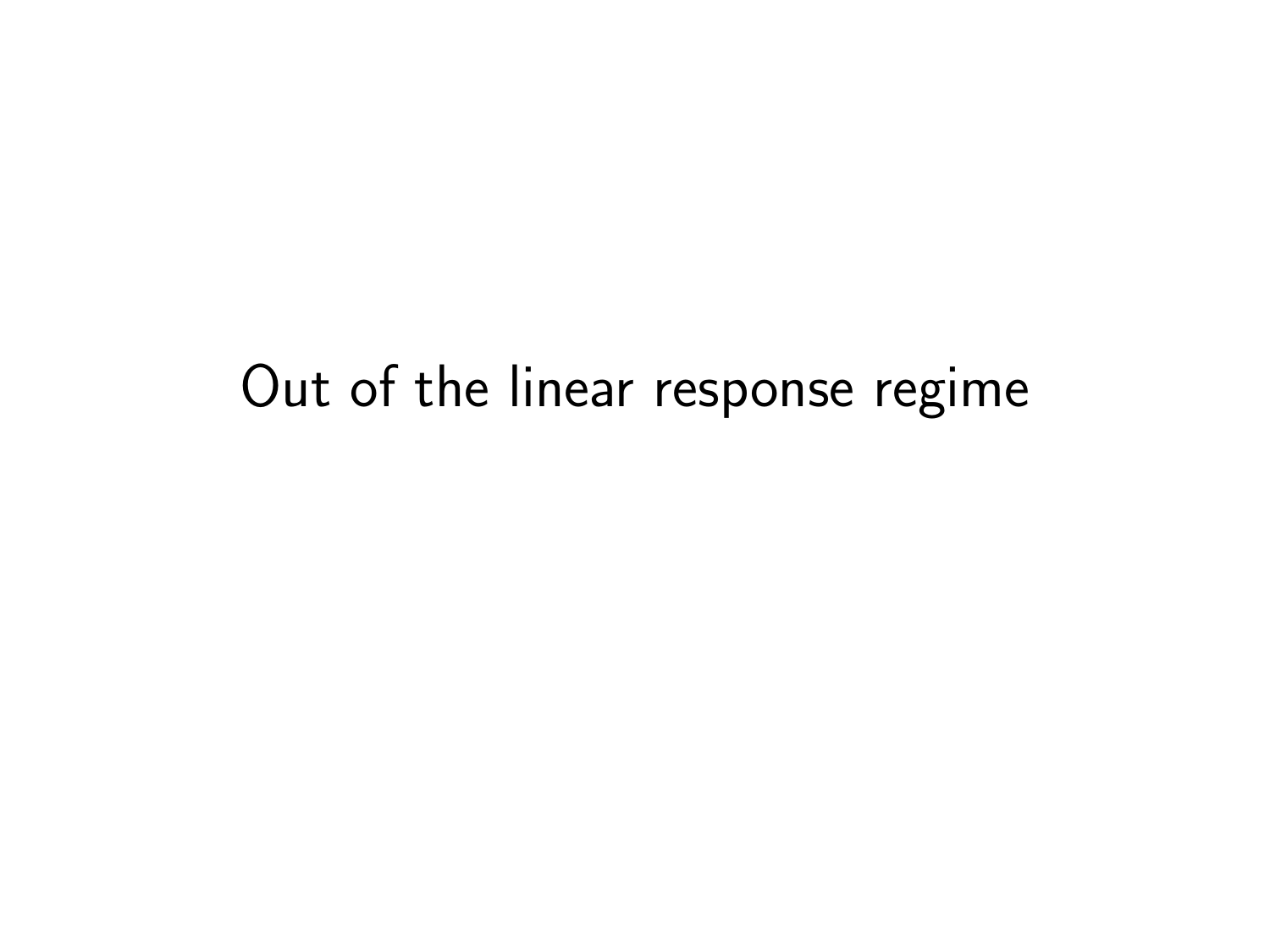## <span id="page-12-0"></span>The rotor model  $(3)$

 $N$  interacting rotors  $+$  temperature gradient  $+$  constant force.



(3) Iacobucci, Legoll, Olla, Stoltz (2011).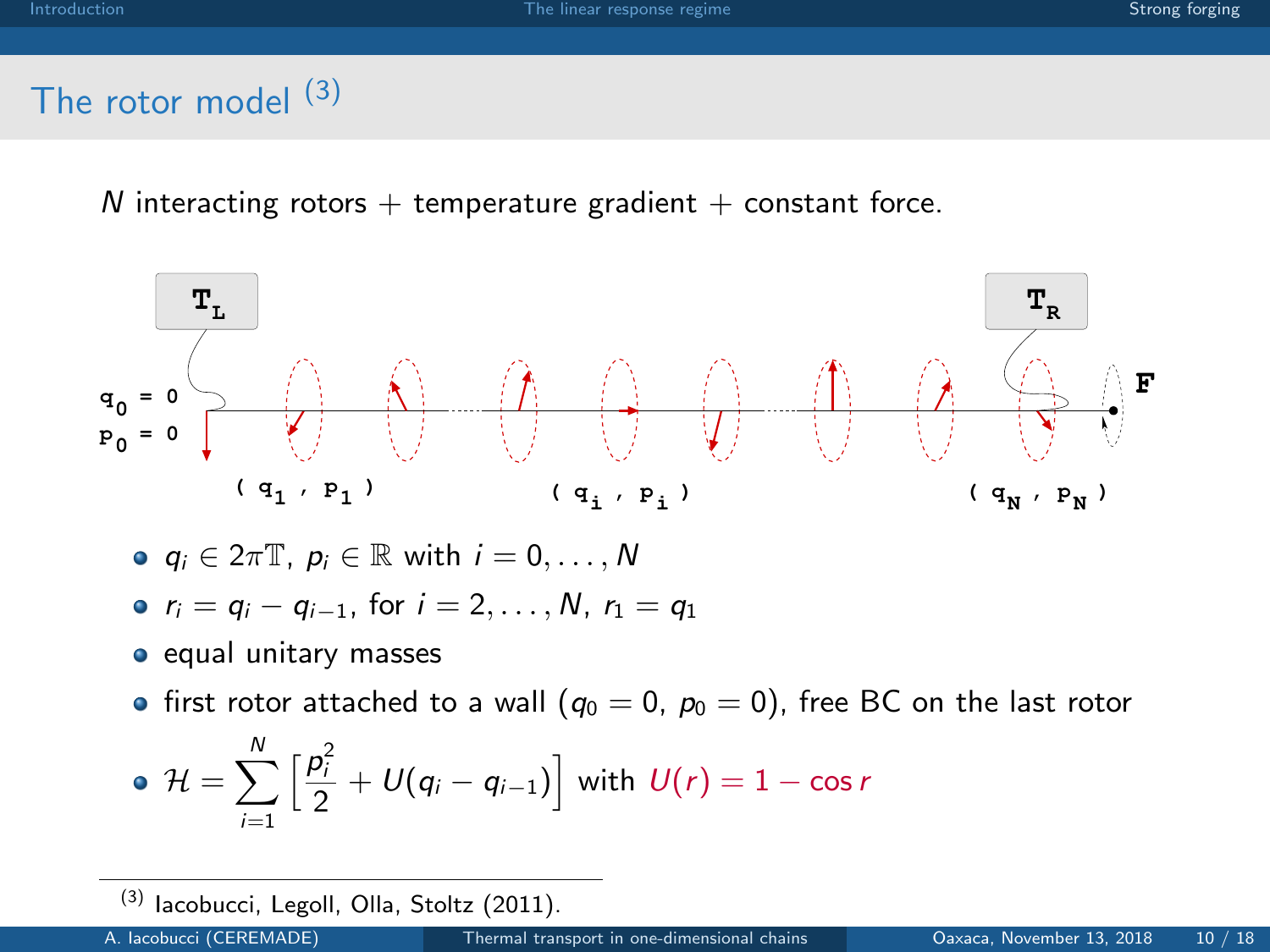#### The system dynamics

Hamiltonian dynamics in the bulk, Langevin dynamics at the boundaries and mechanical forcing at the right end  $(U'(q_{N+1} - q_N) = 0))$ 

$$
\begin{cases}\ndq_i = p_i dt \\
d p_i = \left( U'(q_{i+1} - q_i) - U'(q_i - q_{i-1}) + \delta_{i,N} F \right) dt \\
+ \delta_{i,1} \left( -\xi p_1 dt + \sqrt{2\xi T_1} dW_{1,t} \right) \\
+ \delta_{i,N} \left( -\xi p_N dt + \sqrt{2\xi T_R} dW_{N,t} \right)\n\end{cases} \quad \forall i \in [1, N],
$$

Average stationary energy current

energy on site *i* : 
$$
\varepsilon_i = \frac{p_i^2}{2m} + \frac{1}{2} \Big( U(q_i - q_{i-1}) - U(q_{i+1} - q_i) \Big)
$$
\nlocal energy conservation : 
$$
\frac{d\varepsilon_i}{dt} = j_{i-1,i} - j_{i,i+1}
$$
\ninstantaneous energy current : 
$$
j_{i,i+1} = -\frac{1}{2} (p_i + p_{i+1}) U'(q_{i+1} - q_i)
$$
\ntotal average current : 
$$
J_N = \frac{1}{N-1} \sum_{i=1}^{N-1} \langle j_{i,i+1} \rangle
$$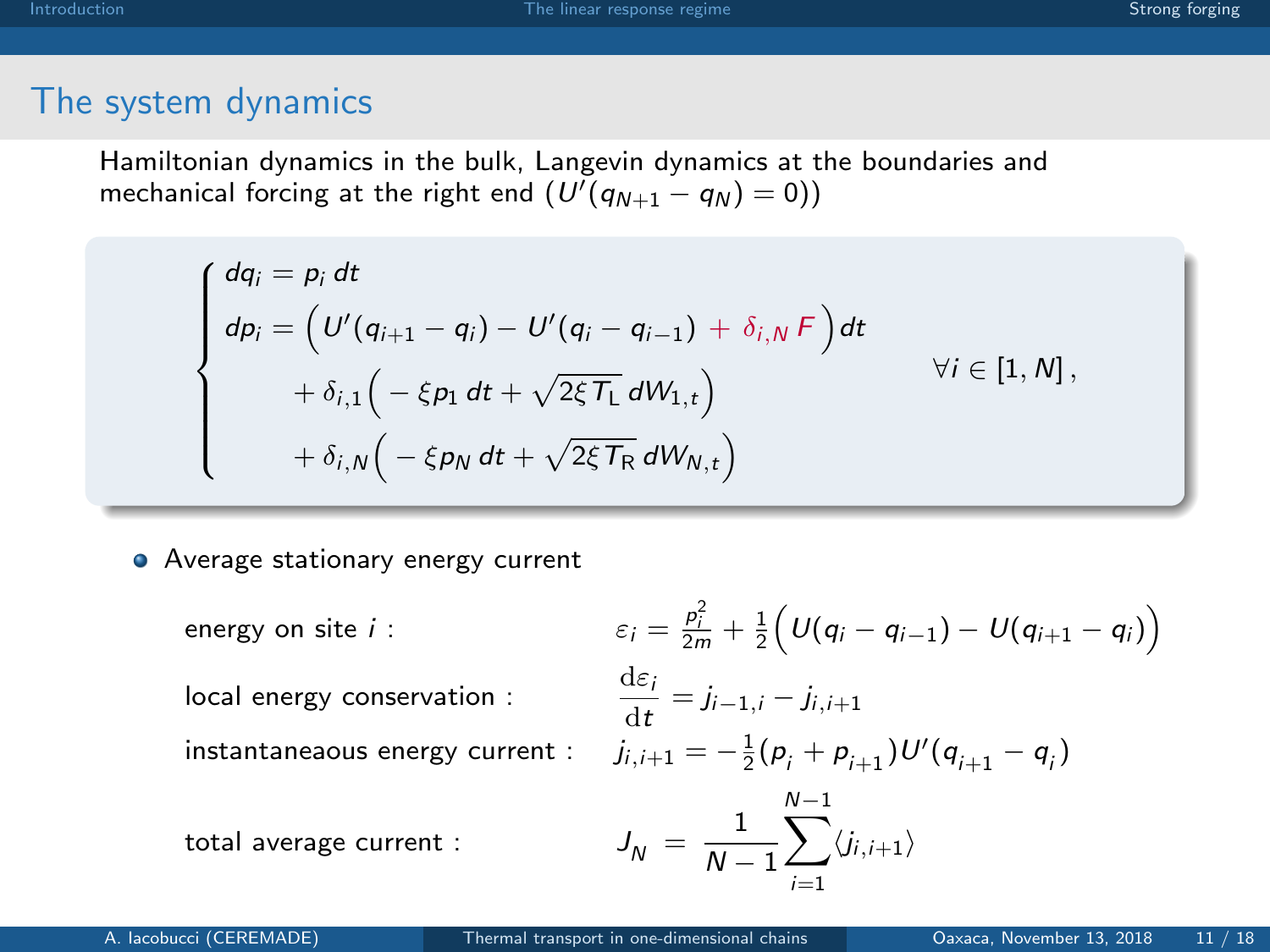#### About the system

|                                                         | $F = 0$ $T_1 = T_R = T_{eq}$ $\rightarrow$ equilibrium $\Rightarrow$ stationary Gibbs measure<br>with $\beta = \mathcal{T}_{eq}^{-1}$ |
|---------------------------------------------------------|---------------------------------------------------------------------------------------------------------------------------------------|
| $T_{\rm L} \neq T_{\rm R}$                              | $\rightarrow$ finite thermal conductivity <sup>(4)</sup>                                                                              |
| $F \neq 0$ $T_{\text{L}} = T_{\text{R}} = \overline{T}$ | $\rightarrow$ out of equilibrium                                                                                                      |
|                                                         | $\rightarrow$ the stationary measure not explicitly known;<br>existence proved $(5)$ only for $N < 4$                                 |
|                                                         | $\rightarrow$ highly non-linear temperature profiles                                                                                  |
| $F \neq 0$ $T_L \neq T_R$                               | $\rightarrow$ forcing mechanisms not necessarily additive                                                                             |

 $(4)$  Giardiná, Livi, Politi, Vassalli (2000), Gendelman and Savin (2000,2005), Yang and Hu (2005), Das and Dhar, arXiv:1411.5247 (2014).

(5) Cuneo, Eckmann & Poquet (2015); Cuneo & Eckmann (2016); Cuneo & Poquet (2017)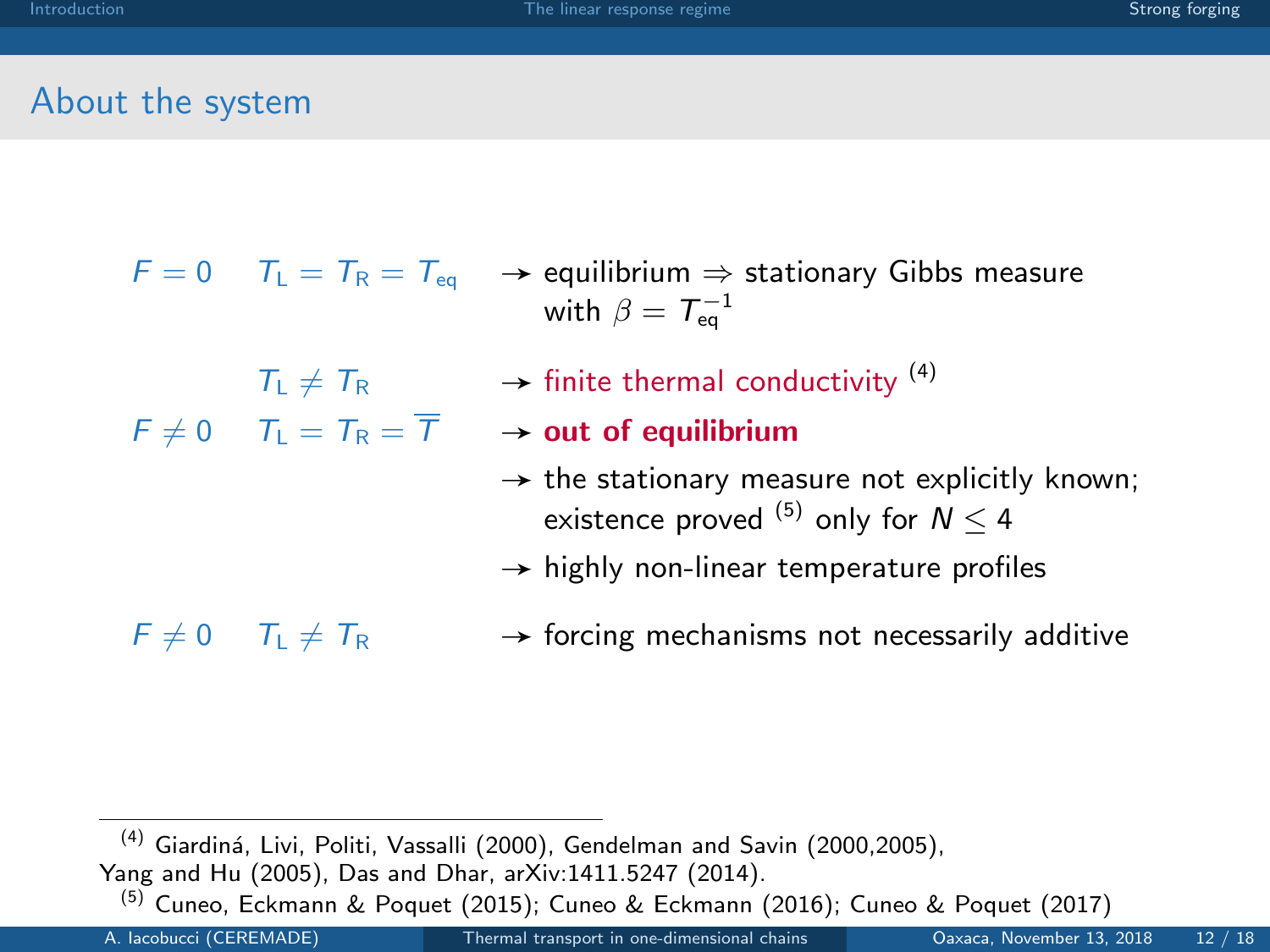### Highly non-monotonic "temperature" and momentum profiles

$$
T_{i,kin}^{\text{loc}} := \overline{(p_i^2)} - (\overline{p_i})^2
$$
. Profiles for  $N = 1024$ ,  $F = 1.6$ .

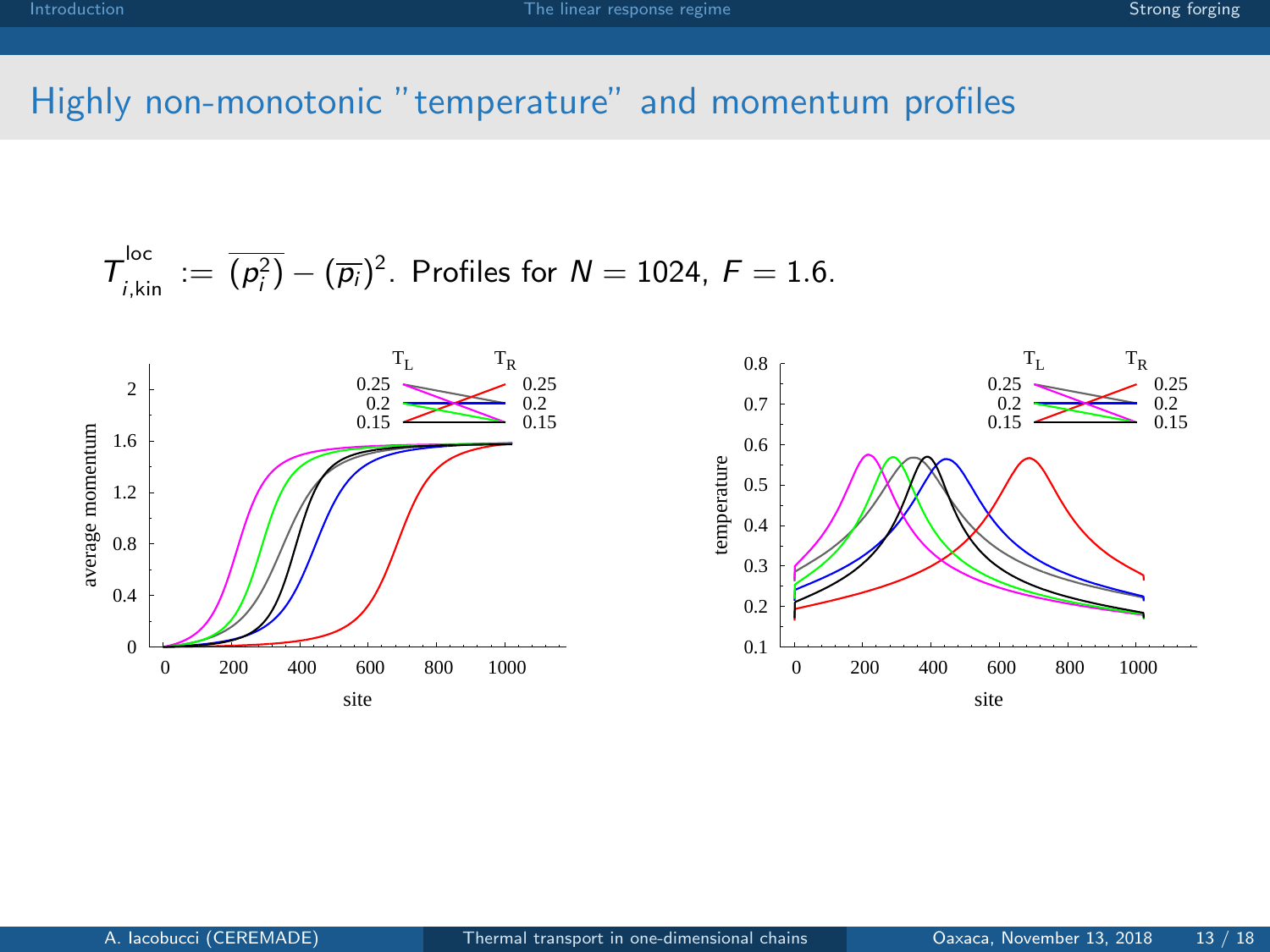# The macroscopic diffusion model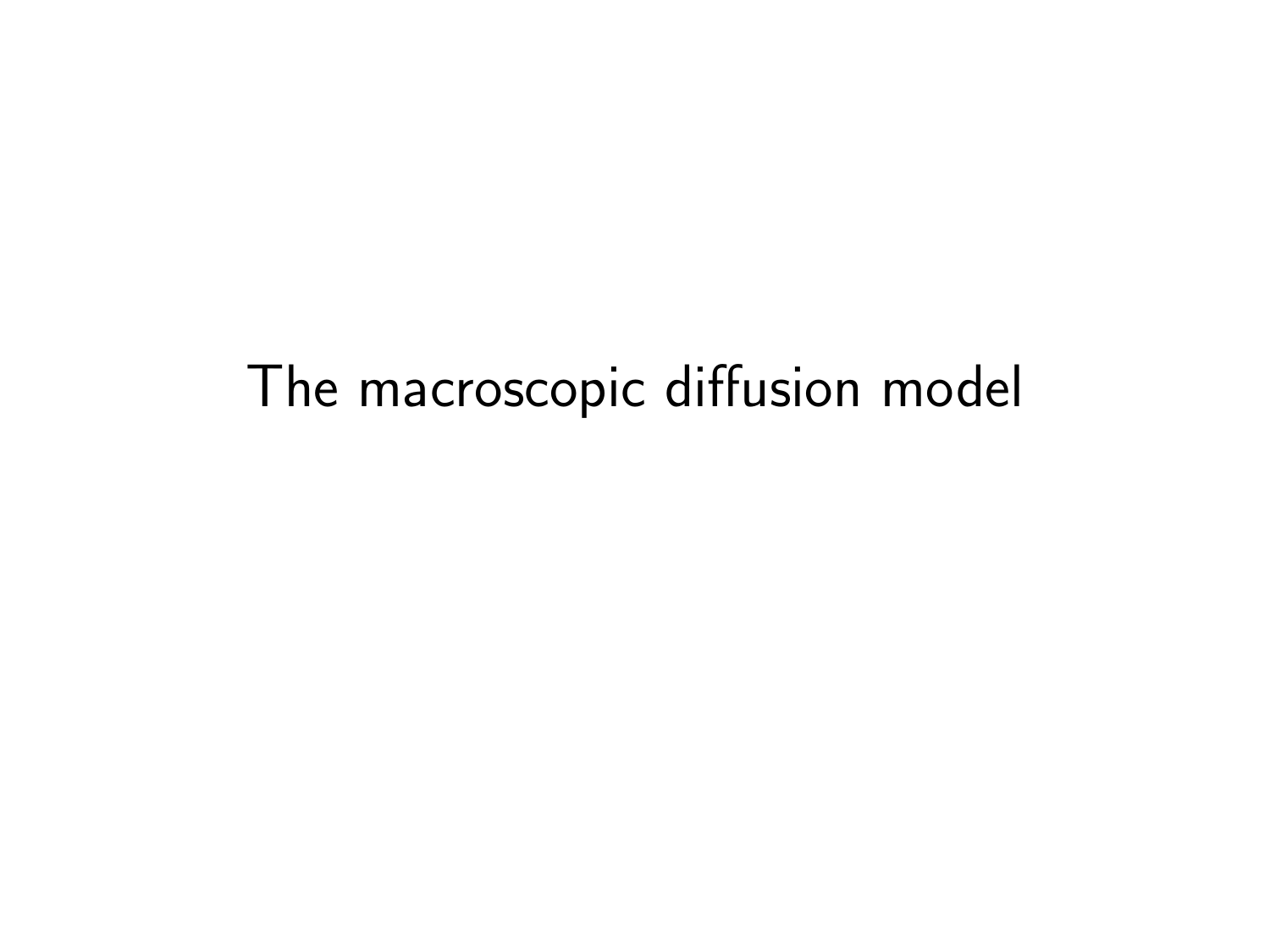## Macroscopic description of the model (work in progress)

Total energy and total momentum are conserved by the dynamics.

We introduce

- $\rightarrow \; e(x,t)$  and  $p(x,t)$ ,  $t\in \mathbb{R}^+$  and  $x\in [0,1]$ , and  $\beta(x,t)=\mathcal{T}^{-1}(x,t)$
- $\rightarrow u(x, t)$  internal energy. It holds (by thermodynamics)

$$
u(x, t) = e(x, t) - \frac{p(x, t)^2}{2}
$$

and at fixed  $(x, t)$ , by thermodynamics

$$
u(\beta) = \left(1 - \frac{h(\beta)}{h(\beta)}\right) + (2\beta)^{-1} \qquad \Rightarrow \qquad \beta(u)
$$

where  $I_0$ ,  $I_1$  are modified Bessel function of the first kind

 $\rightarrow$  We thus obtain  $T(x, t)$ .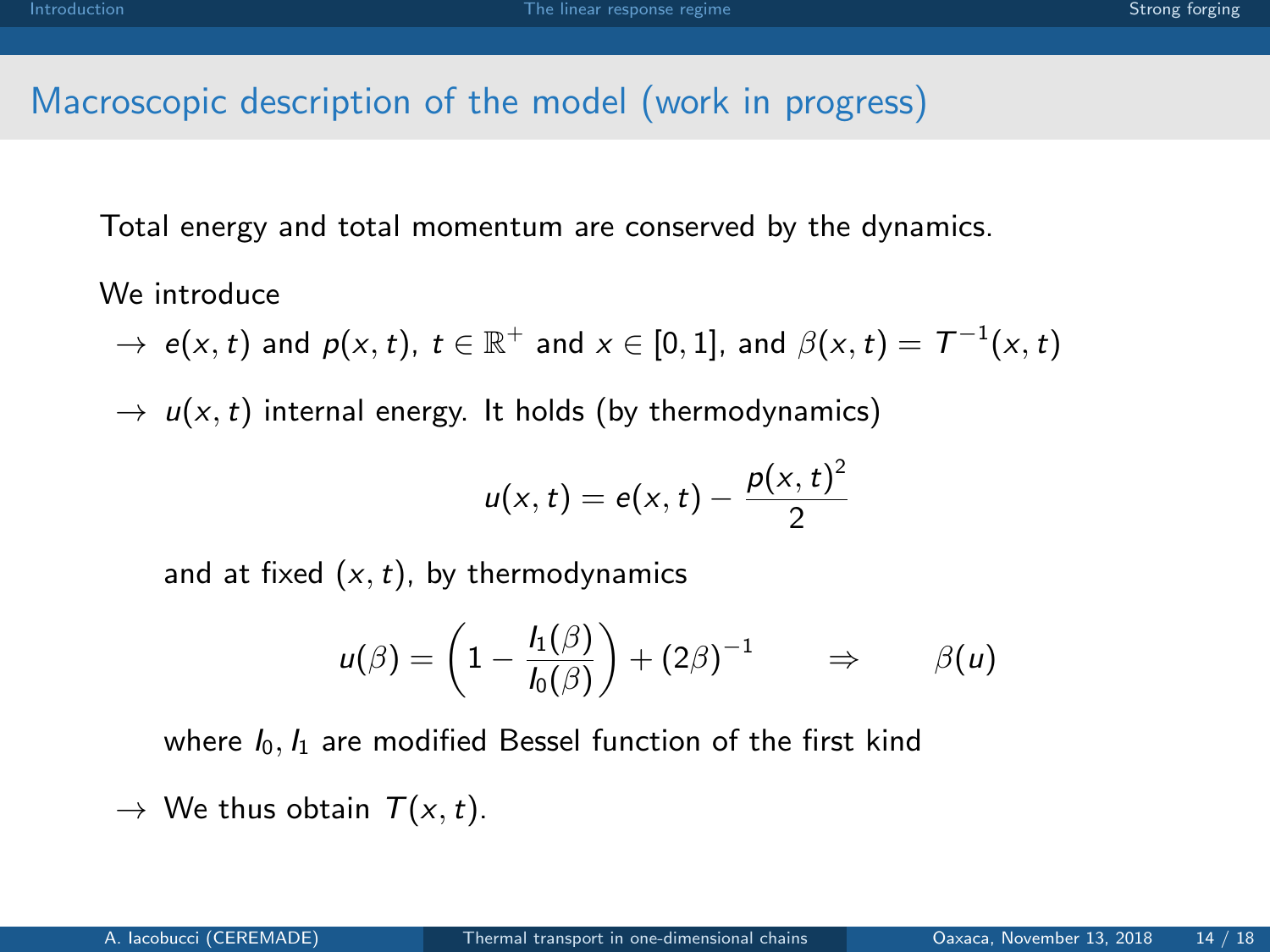## Evolution

• It can be shown that  $e(x, t)$  and  $p(x, t)$  evolve following

$$
\partial_t \begin{pmatrix} \rho \\ e \end{pmatrix} \,=\, \partial_x \begin{pmatrix} K(\beta, p) \;\partial_x \begin{pmatrix} \rho \\ e \end{pmatrix} \end{pmatrix} \,, \qquad K(\beta, e) = \begin{bmatrix} K^{pp} & K^{pe} \\ K^{ep} & K^{ee} \end{bmatrix} \,,
$$

where  $K$  is the Onsager matrix, whose elements are Green-Kubo coefficients.

Setting  $\mathcal{K}^{pp}(\beta,0) \doteq K_1$  and  $\mathcal{K}^{ee}(\beta,0) \doteq K_2$ , it can be shown that

$$
K^{pp}(\beta, p) \equiv K_1 \doteq K_1, \qquad K^{ee}(\beta, p) = K_2 + p^2 K_1
$$

$$
K^{pe}(\beta, p) = K^{ep}(\beta, p) = pK_1
$$

The stationary problem

$$
\partial_x (K_1 \partial_x p + pK_1 \partial_x e) = 0
$$
  

$$
\partial_x (p[K_1 \partial_x p + pK_1 \partial_x e] + K_2 \partial_x e) = 0
$$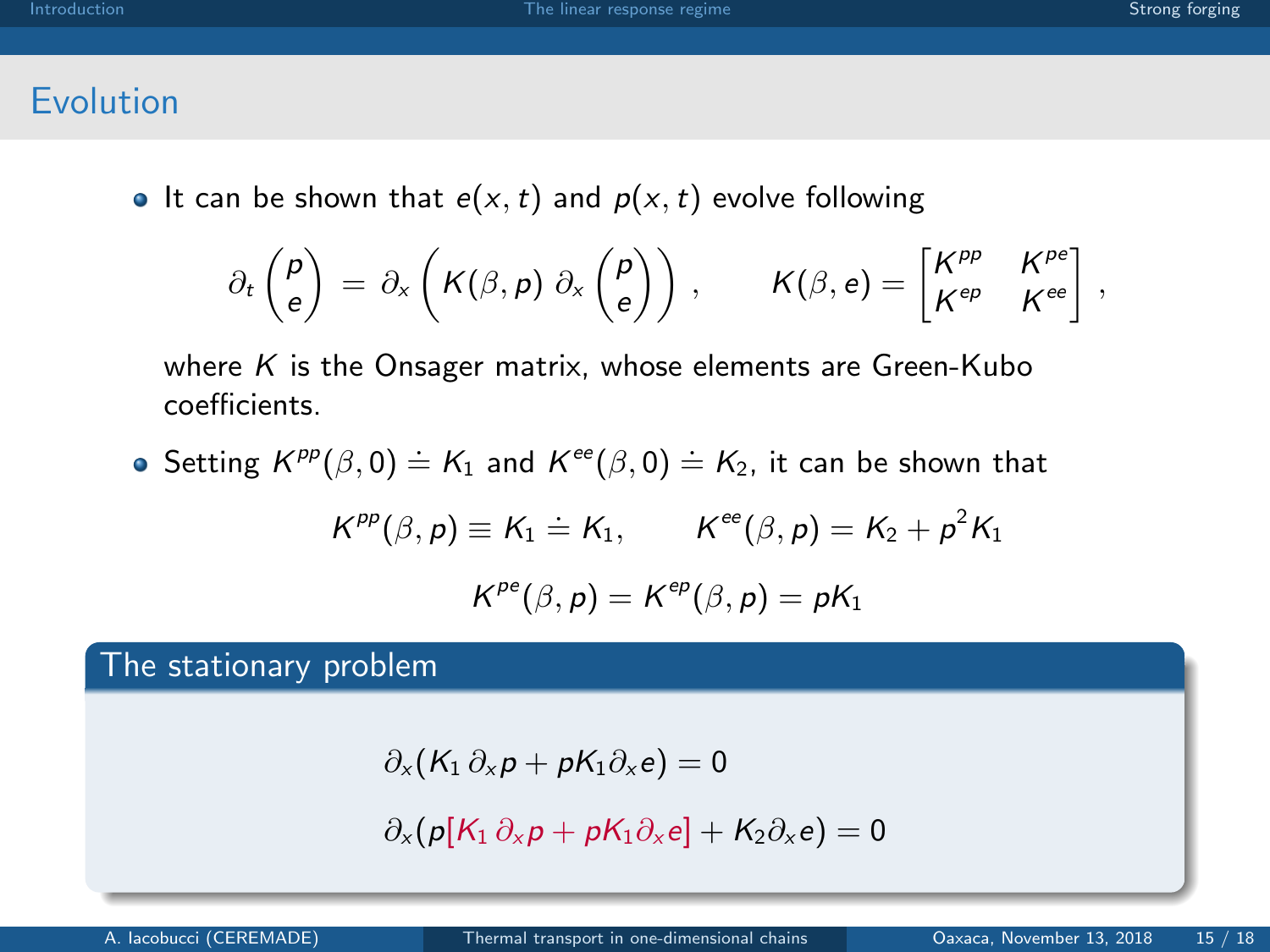## Numerical solution of the stationary problem

- $\rightarrow$  Compute  $K_1$  and  $K_2$  at equilibrium (........)
- $\rightarrow$  Solve the stationary problem with Dirichelet BC  $p(0,0) = p_L$ ,  $p(1,0) = p_R$ ,  $T(0, 0) = T_L$  and  $T(1, 0) = T_R$  by the following fixed point algorithm
	- 1. find  $\{p^{k,n}\}$  solutions of the first equation for fixed  $\{e^{k,n-1}\}$ ;
	- 2. find  $\left\{e^{k,n}\right\}$  solutions of the second equation for fixed  $\left\{ \rho^{k,n}\right\}$ ;
	- 3. compute  $\{u^{k,n}\}$  as  $u^{k,n} = e^{k,n} (p^{k,n})^2/(2m);$
	- 4. find  $\{\beta^{k,n}\}$  by numerically inverting the function

$$
U_0\left(1-\frac{I_1(U_0\beta^{k,n})}{I_0(U_0\beta^{k,n})}\right)+(2\beta^{k,n})^{-1}=u^{k,n};
$$

5. update  $\left\{K_1^{k,n}\right\}$  and  $\left\{K_2^{k,n}\right\};$ 6. if both

$$
\left\|\left\{p^{k,n}\right\}-\left\{p^{k,n-1}\right\}\right\|\geq\varepsilon
$$

and

$$
\left\| \left\{ e^{k,n} \right\} - \left\{ e^{k,n-1} \right\} \right\| \geq \varepsilon
$$

for a fixed  $\varepsilon$  go to 1, otherwise you have reached the steady state.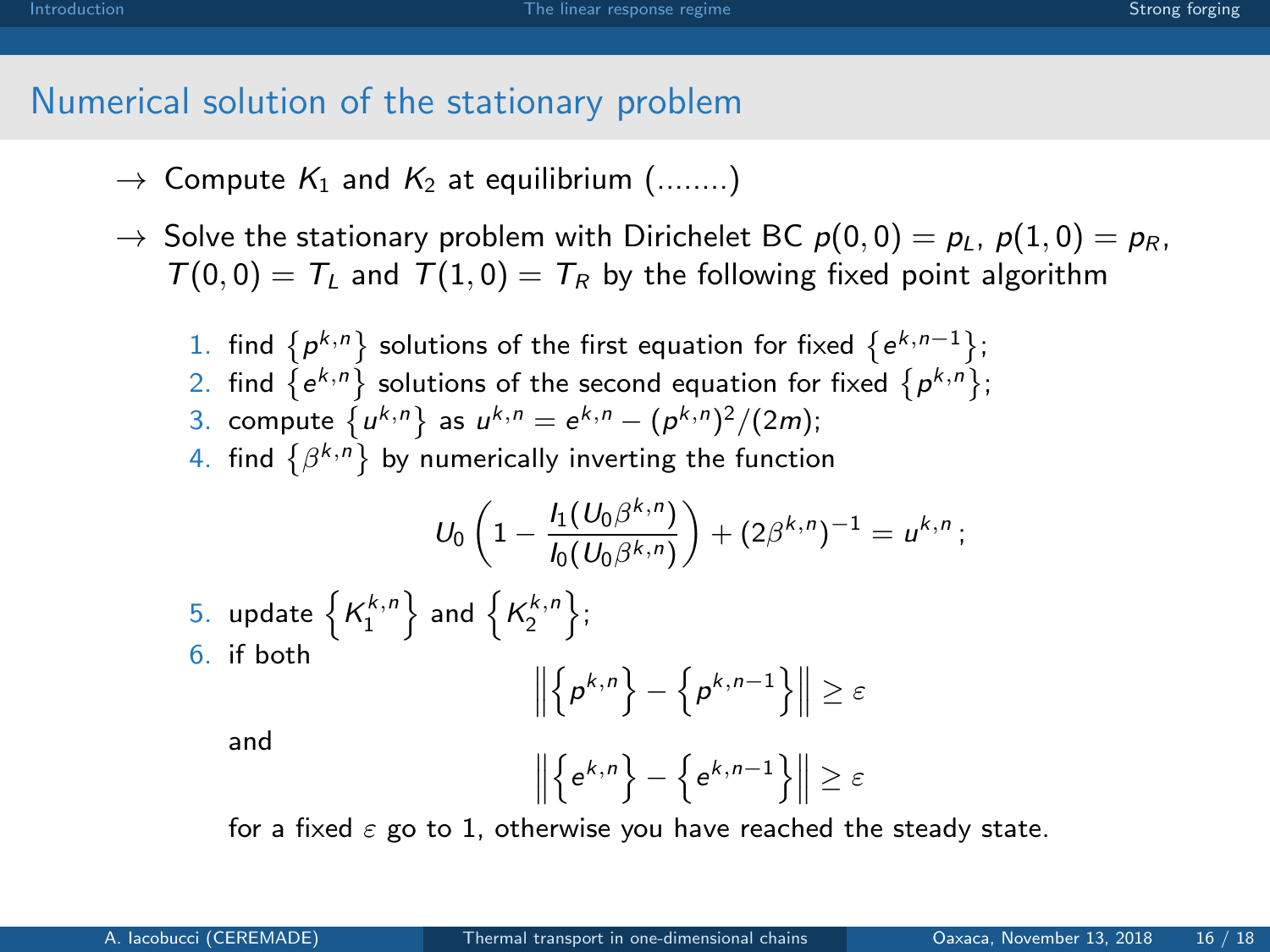## Stationary profiles (1/2)

 $K_1(\beta)$  and  $K_2(\beta)$  form lubini et al (2016),  $T_L = T_R = 0.2$ ,  $p_L = -1.0$ ,  $p_R = 1.0$ .

 $\frac{\alpha}{\alpha}$ 

. . . . . . . .

K<sub>1</sub>(β), K<sub>2</sub>(β), T<sub>L</sub> = 0.2, T<sub>R</sub> = 0.2, p<sub>L</sub> = -1.0, p<sub>R</sub> = 1.0